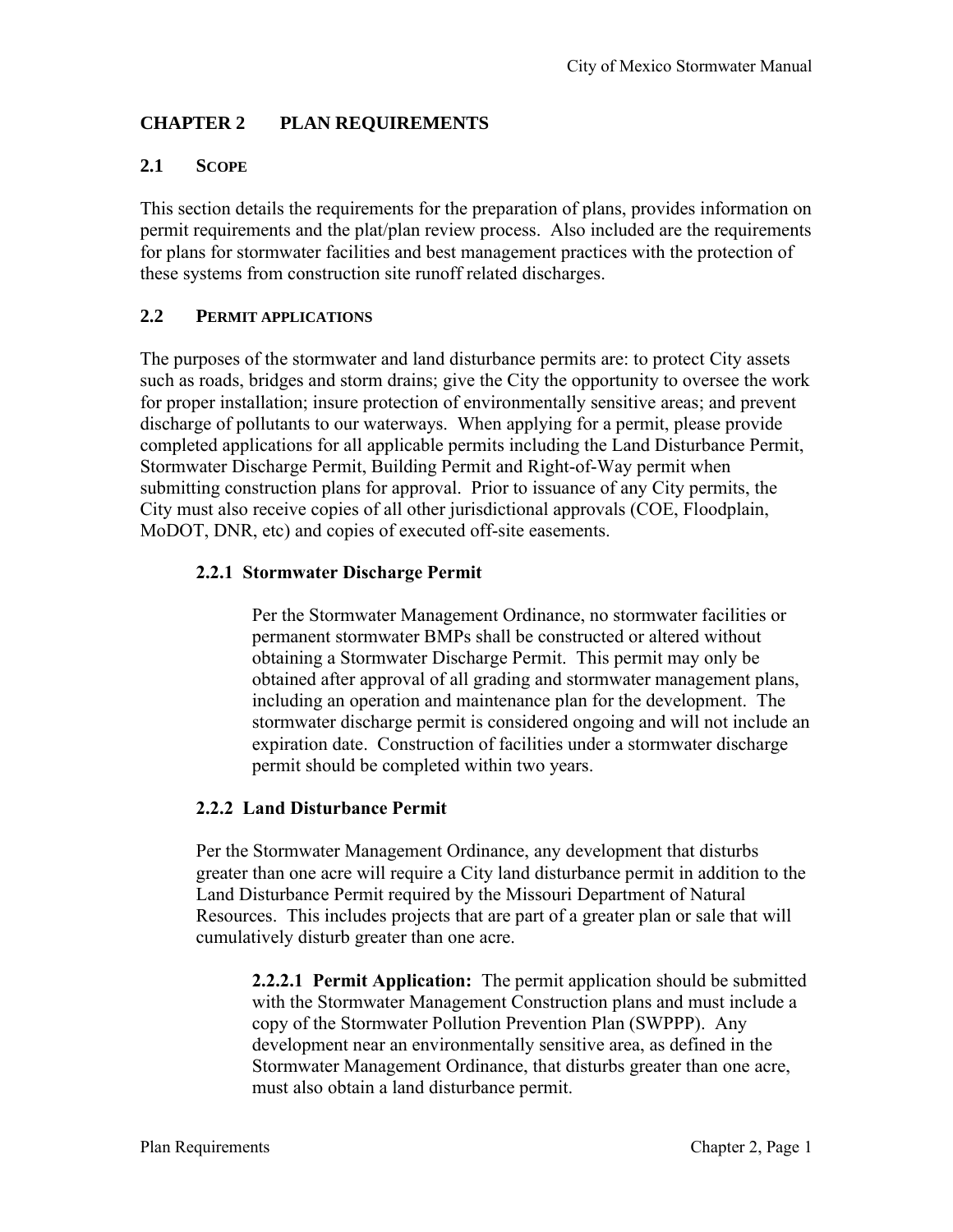Grading only: If the developer would like to begin clearing and rough grading, the following plans must be approved by City of Mexico Public Works:

- Rough Grading Plan
- Erosion and Sediment Control Plan
- Stormwater Pollution Prevention Plan (SWPPP)

Upon approval of these plans, the contractor shall install erosion and sediment controls and then arrange a meeting at the site with the City inspection staff prior to the issuance of the permit.

**2.2.2.2 Permit Expiration:** The land disturbance permit duration and expiration will be dependant on the proposed construction schedule. Generally the permit will expire if work is not completed within two years and may be renewed through written request.

#### **2.3 DEVELOPMENT REVIEW PROCESS**

The plans submitted to the City should include all information necessary to review the design, build and inspect the construction of the storm drainage systems and related appurtenances. The plans and calculations must be prepared and certified by a Registered Professional Engineer, licensed in the State of Missouri, and submitted to the City Engineer for review by all City departments.

The flow chart for the Subdivision Review Process at the end of this chapter displays the process for submittal and review of subdivision plats and development plans. The flow chart for Site Plan Review Process at the end of this chapter displays the process for submittal and review of site plans that do not require rezoning

### **2.4 CONCEPT REVIEW**

Time is available for developers to meet with city staff and other interested agencies to discuss and review multiple layout possibilities for developments. The concept review is not mandatory and allows for open discussion on a wide array of potential issues that might be faced as the layout comes together. Minimal information is required and can be submitted in faxable form prior to this meeting. Please bring two full size copies to the meeting. Please call 573-581-2100 one week in advance to schedule your review with the City Engineer.

### **2.5 PRE-APPLICATION MEETING**

Early planning for new development will include attendance at a Pre-Application Meeting at the Public Works Department. This meeting is mandatory and critical for the preparation of an acceptable stormwater management plan.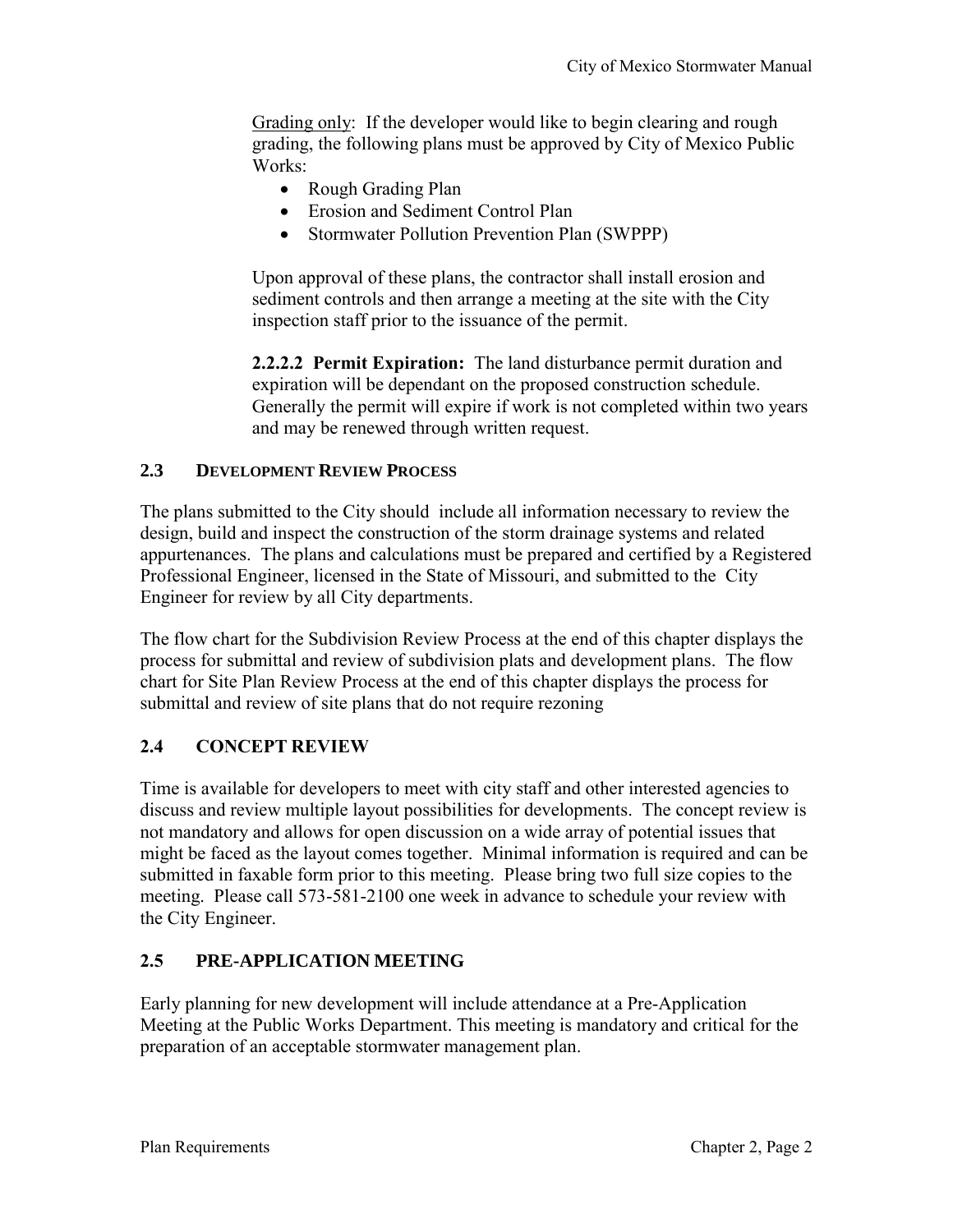The Pre-Application Meeting will assist the developer and their engineer in identifying major storm water issues related to maximizing water quality protection, while minimizing flooding, project costs, stormwater facility conflicts and construction difficulties. With early discussions of concerns, the plan is less likely to experience delays in the review process. This is also the time that innovative ideas may be discussed and preliminary approval for design variances can be provided so that the developer and their Engineer can proceed with some assurance of approval.

The first major design consideration is the identification of the natural features of the property. Specifically, these include the existing topography, predominate soils and drainage area boundaries, which will dictate the types of BMPs, width of buffers and the location and configuration of stormwater facilities and water quality controls. The existing buffers and natural drainage ways should play a significant role in determining the location and configuration of streets and lots. Consideration of a site's natural topography and the proximity of sensitive features is critical to the design of proper stormwater management. A development that preserves existing drainage patterns and terrain may be able to reduce front end construction costs and long term maintenance.

Additional requirements for land development in environmentally sensitive areas should be identified early in the design process. If there is a watershed plan, those recommendations should be addressed early in the planning stage, to prevent future landuse conflicts.

# **2.5.1 Pre-Application Meeting Requirements**

Call the City Engineer's office two weeks in advance to schedule a preapplication meeting. One electronic copy (pdf) and 2 print copies should be submitted to the City Engineer one week prior to the review date. This plan will be reviewed according to the following criteria and as referenced in the checklist located in Appendix B.

**2.5.1.1 General Information:** The plan should provide the following general information: legal description of the site, address or Parcel number (available on GIS website), aerial vicinity map showing the surrounding streets and landmarks, photo scale, north arrow, tract boundaries, adjcent municipal boundaries, project narrative describing the purpose of the project, and any expected variances from standards (ie street widths, curb and gutter, sidewalks).

**2.5.1.2 Design Considerations:** Provide staff with a map of the area with existing topography, using 2-foot contours or best available data; soil information, including information on the predominate soils, and the current infiltration and/or permeability for those soils (NRCS soil survey for Audrain County); the location of natural streams with arrows showing direction of water flow; the delineation of stream buffers and flood plain limits; the location of any sensitive resource areas such as karst features,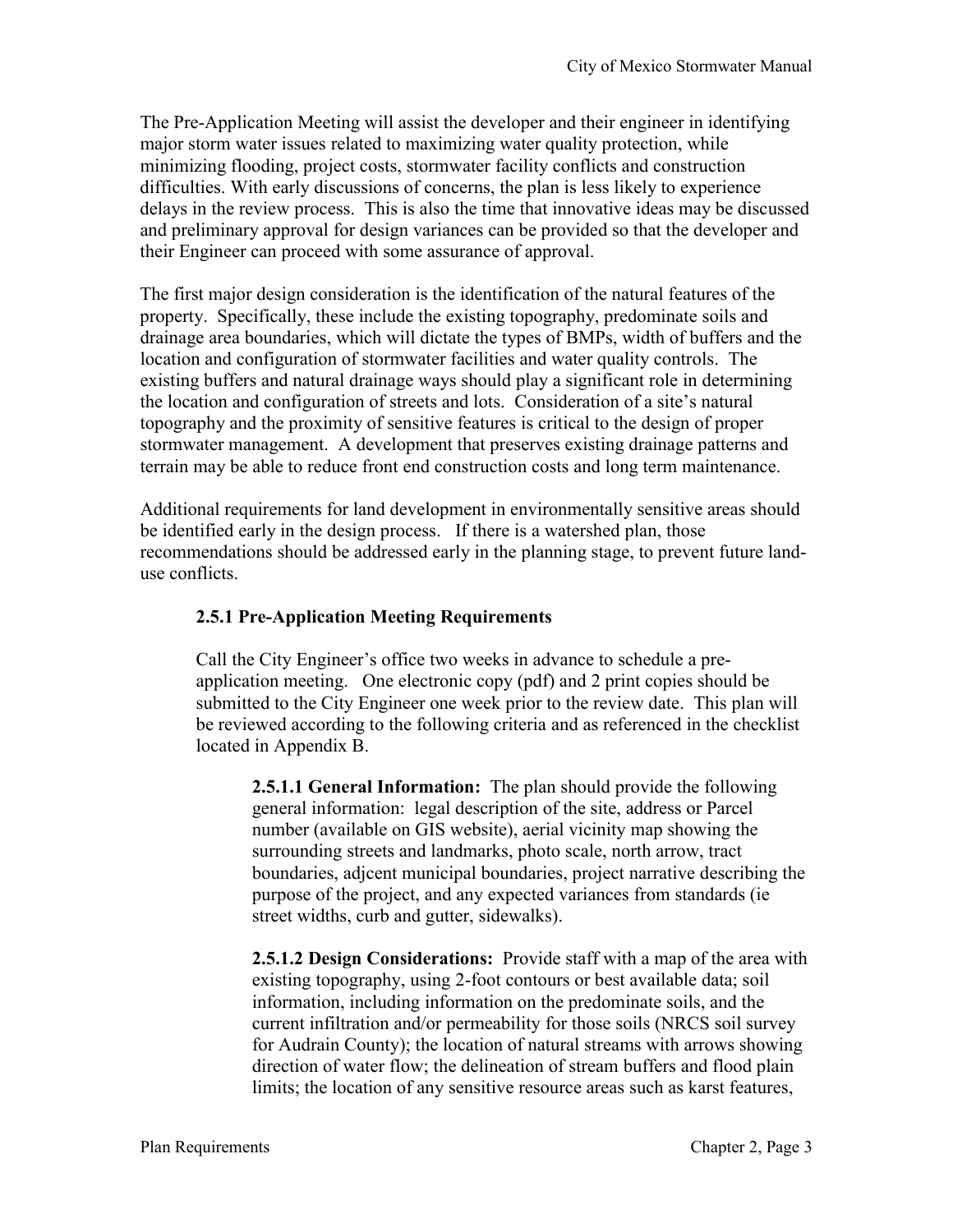wetlands, impaired waterbodies or outstanding resource areas (topography, Appendix C); and the existing stormwater outfalls.

**2.5.1.3 Infrastructure/Facilities:** Provide a sketch depicting the location of existing roads and utilities, proposed lot lines and/or building locations, and the proposed placement of roadways, parking lots, etc.

**2.5.1.4 Potential Stormwater BMPs:** The Engineer may want to be prepared to discuss the types of stormwater quality and quantity BMPs expected on the site. Low impact development concepts that utilize dispersed microdetention are encouraged and often can be more costeffective in handling runoff. Often these concepts do not "fit" into traditonal stormwater management, zoning and subdivision regulations. It is intended for this pre-application meeting to serve as a forum to discuss the potential design and code variances and gain preliminary staff approval.

**2.5.1.5 Meeting Notes:** Meeting notes will be kept by City staff so that all discussions and decisions will be documented. The notes will be distributed to all attendees.

#### 2.6 **PRELIMINARY PLAT/PLAN REVIEW**

After the Pre-Application Meeting, the developer or their engineer should obtain a copy of the Preliminary Plat Checklist (in Appendix B) to begin preparation of acceptable stormwater plans, calculations and plat layout. This information is also available from the City website. Preliminary plats are not required for Site Plans that do not involve subdivision issues. Site plans that require a change in zoning will go to the Planning and Zoning Commission for approval of the zoning changes.

After the Preliminary Plat has been approved, the developer must submit final public improvement plans including all stormwater related plans and associated calculations and documentation. Plans must be completed in accordance with this manual following the checklists and formats provided.

### **2.6.1 Plan Requirements**

### **2.6.1.1 Existing Site Features**

The plan submittal must included the existing topography (minimum 2 foot contours or best available) and the location of natural features, including wooded areas, ponds, lakes and, wetlands, and Karst topography; floodplain as shown on the current Flood Insurance Rate Map (FIRM) and inclusion of the riparian buffers, per the stream buffer ordinance.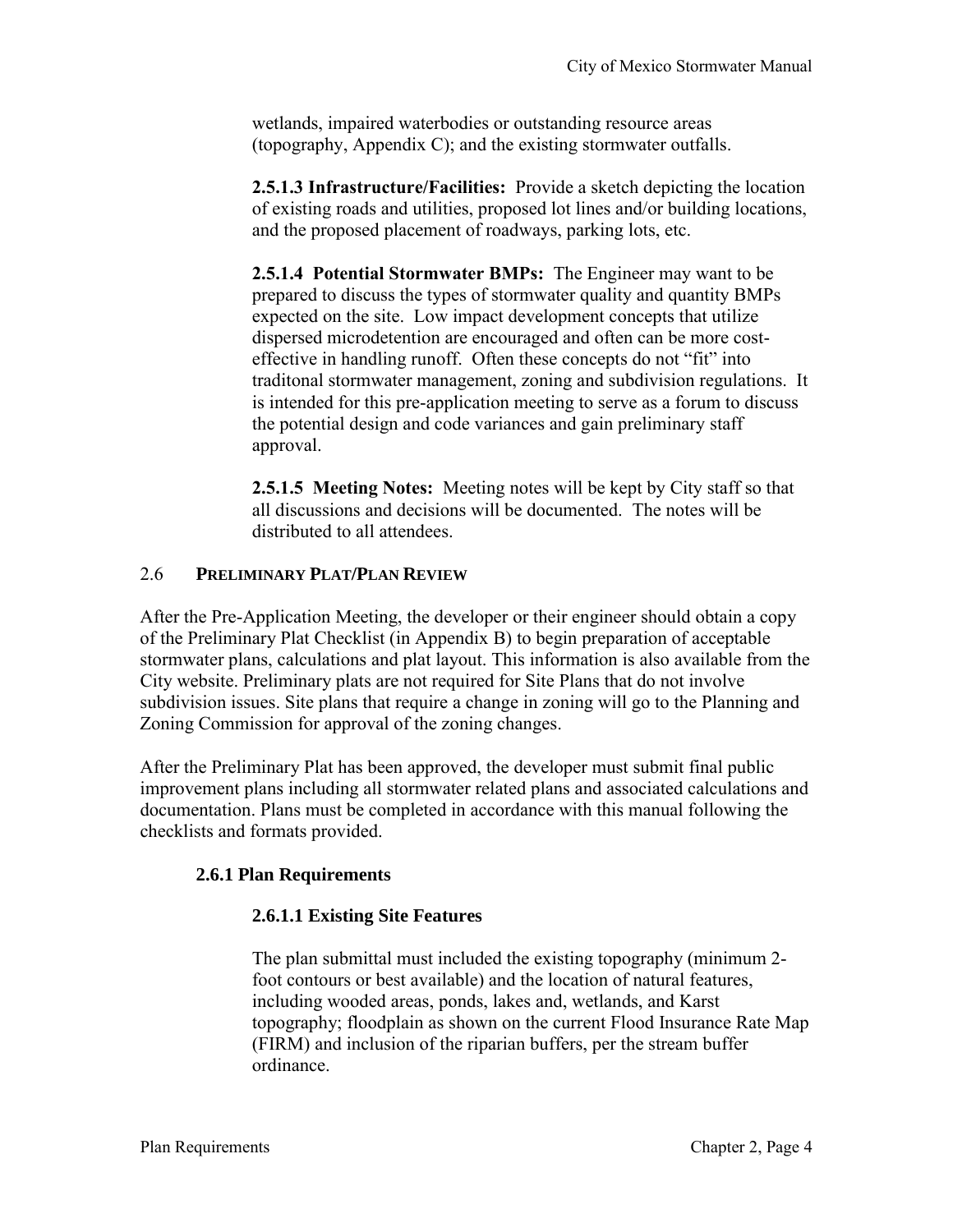Identify the existing utility placement and utility easements in the the proposed subdivision or development site, adjacent to the subdivision, and the offsite areas that affect the project site. This information should include the existing waterlines, fire hydrants, gas lines, solid waste disposal areas, community assets, property lines, building lines, buildings and/or structures, and on-site wastewater systems or other wastewater treatment facilities, as applicable.

Show the existing and proposed streets including the location and width of street right-of-ways, street plan lines as shown by the Major Thoroughfare plan, the existing alleys, roads and bridges, and any existing railroads and railroad right of ways. Also indicate the location of any existing culverts, drain pipes, storm drains and watercourses.

#### **2.6.1.2 Proposed site features**

All of the proposed lot lines (with consecutively numbered lots) and building lines must be shown on the plan. Provide the proposed traffic control and street plans with cross sections including features such as alleys, bridges and other features. Identify the proposed placement of gas lines, water lines, fire hydrants, utility easements and right of way and wastewater treatment facilities or sewage lines.

Identify the proposed placement of common land or land for special uses or features including:

- stated intent for ownership or dedication
- responsible party for supervision and maintenance
- preliminary landscaping plan

### **2.6.1.3 Stormwater Management**

Provide a conceptual layout of the stormwater management facilities and BMPs, The stream reach should be identified with any proposed channel modifications, including the placement and type of outfall (primary, tributary, edge of buffer). The facilities and BMPs identified should have adequate surface area to convey, capture and treat the stormwater runoff. Include drainage area information, preliminary runoff calculations, maintenance access routes and proposed easement locations.

Limited Stream Assessment: If the proposed project will be entering the stream or buffer area, a limited stream assessment is required. Additional details can be found in Chapter 5. The following information will be needed for the the review:

- Predeveloped conditions and flow rates
- Photographs
- Stream analysis and inventory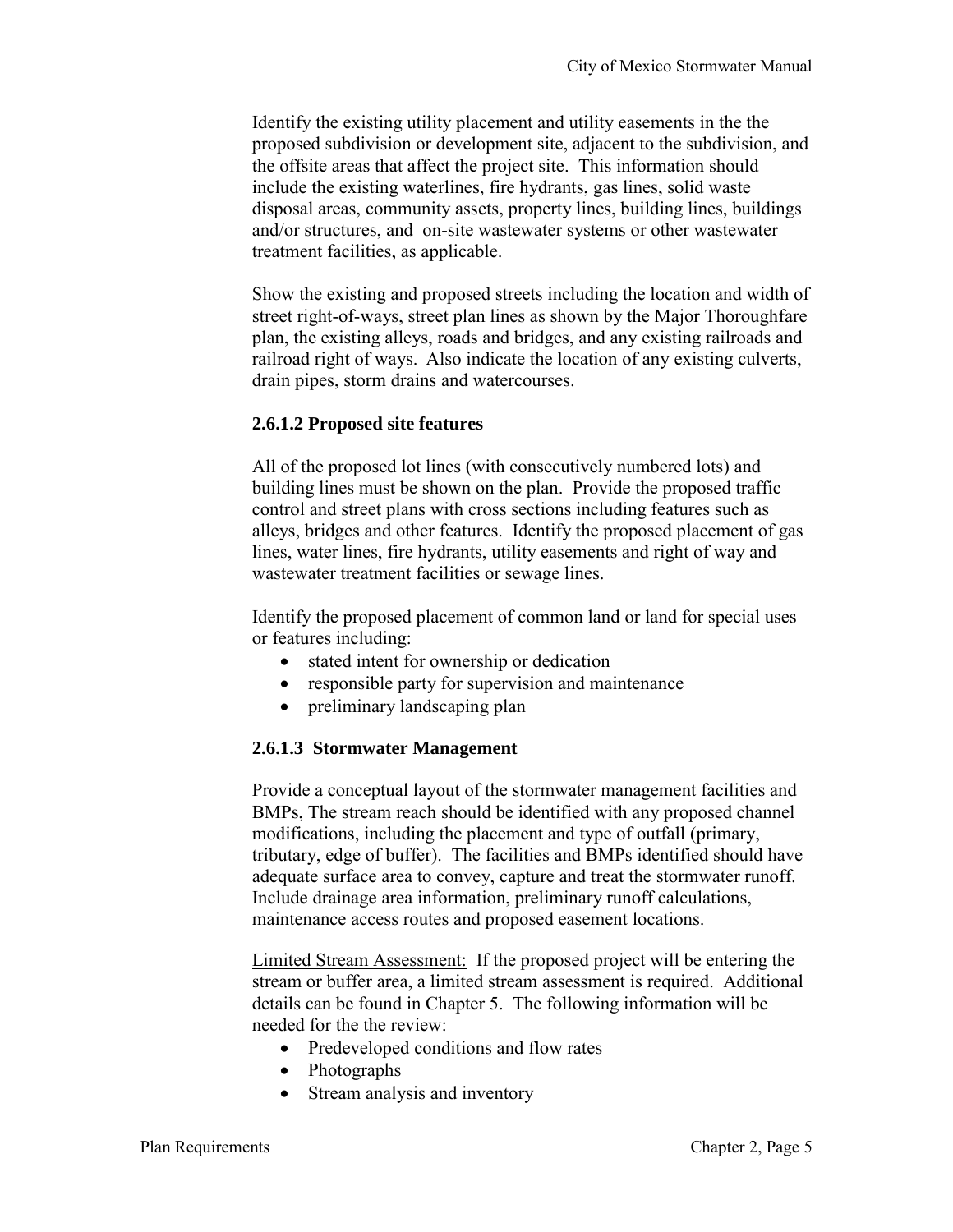- Longitudinal profile
- Identification of bed and bank materials

General Layout: Provide the plans for the existing and proposed stormwater system layout, including the existing culverts, drain pipes, storm drains and watercourses and the proposed system. The stream reach should be identified with all proposed channel modifications, including the placemment and type of outfall. (primary, tributary, edge of buffer). The practices identified should have adequate surface area to capture and treat the stormwater runoff as laid out in Chapter 6. Include the calculations, drainage area, and maintenance access routes with easement locations.

Narrative: Please provide a description of the stormwater practices that will be implemented on the site. This description should include an indication of the pollutants of concern during construction and after build out (ie. high rates of fertilizer if building a golf course). The stormwater best management practices should treat those expected pollutants. The narrative should also include the following: non-structural practices such as scheduling or vegetative buffers; structural practices including detention or retention basins; and any individual lot practices such as site fingerprinting and rain gardens.

The narrative should also include a general discussion of the Erosion and Sediment Control plan identifying both temporary and permanent Best Management Practices that may be used for construction site runoff control.

#### **2.6.2 Variance Requests**

Whenever possible, variances from requirements should be submitted with the /plan. This may include those variances necessary to provide better stormwater management such as smaller street widths, reduced sidewalks, removal of curb and gutters, reduction in parking spaces, etc.

If the variance is from a regulatory (code) requirement, submit the variance request letter with information as outlined in the appropriate section of the City of Mexico Code of Ordinances. If the variance is from a design standard or methodology, the Engineer should provide the supporting documentation to justify the requested deviation in a letter to the Director of Public Works.

#### 2.7 **CONSTRUCTION PLAN REVIEW**

Typically, final construction plans are submitted after the Planning and Zoning and City Council approves the preliminary plat/plan, but prior to submittal of the final plat. This is to ensure consistency between the infrastructure plans and the final plat.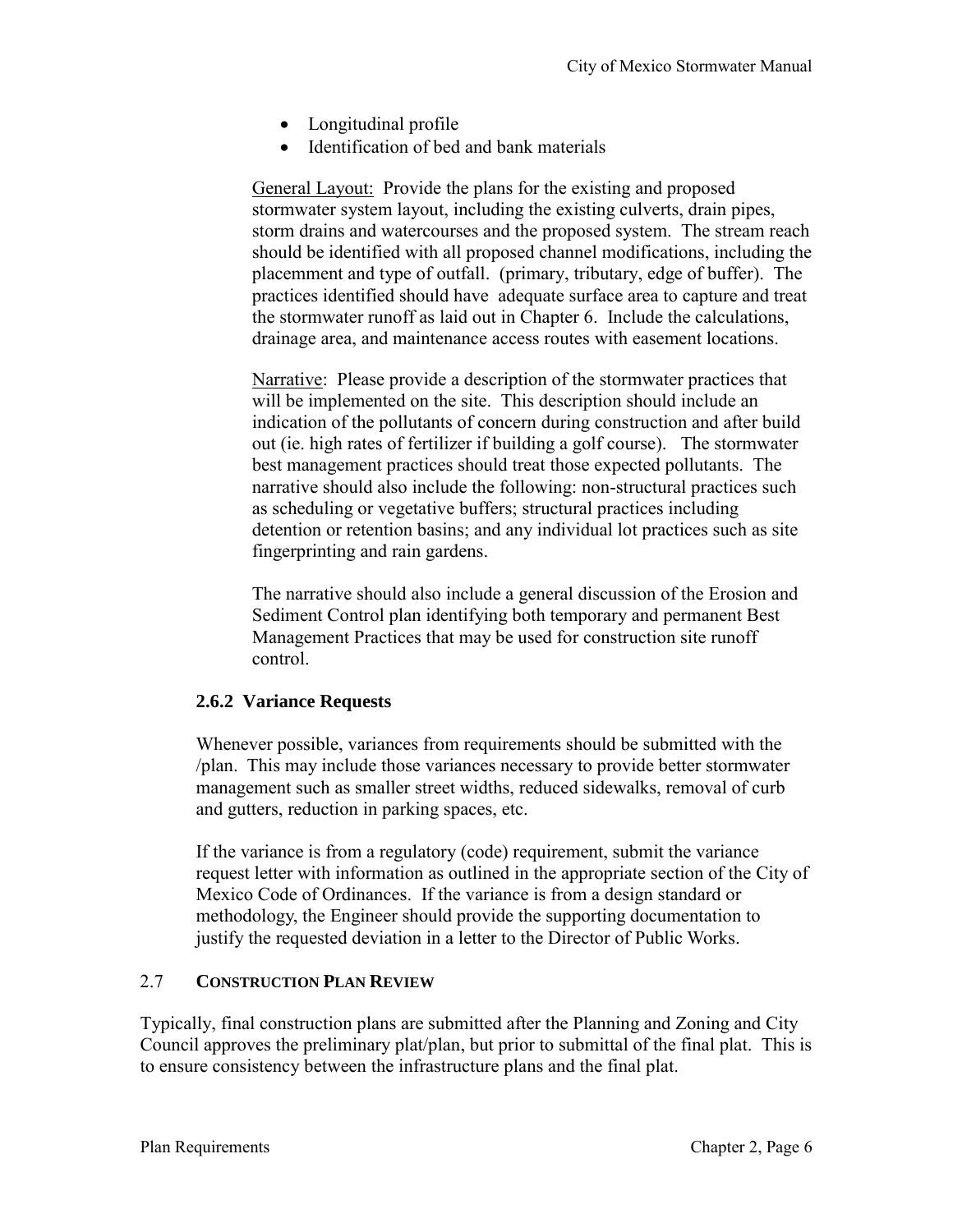## **2.7.1 Construction Plan Requirements**

Final plans for all infrastructure construction must be submitted to the City Engineer for review prior to construction. Please provide an electronic copy (pdf) and two (2) print copies of the construction plans. The following plans need to be included as applicable: roadway, stormwater management, sanitary sewer, water supply, grading, erosion and sediment control. Each set shall have a title sheet, a general layout sheet, plan and profile sheets as applicable, cross section sheets as applicable and details (standard and special).

## **2.7.1.1 Title Sheet**

The title sheet should include the following information:

- Name of project.
- Index to sheets.
- A location map adequately showing the project location in relation to major streets, with north arrow. Map shall be oriented with north arrow up.
- A signature block for City approval. See standard approval block at the end of this chapter.
- Name, address and telephone number of the consulting engineer and owner/developer.
- A legend of symbols shall be shown that apply to all sheets.
- List containing name and telephone number of each utility company and state One-Call system.
- Engineer's seal, signed and dated

# **2.7.1.2 General Layout Sheet**

A general layout sheet is useful is showing the overall plan view. It may be necessary to reduce the scale so that the entire project can fit on a standard plan sheet. If this is done, all information shown must be detailed in subsequent plan sheets. This sheet may be combined with the title sheet where feasible. The General Layout Sheet should include the following information:

- General Notes: Minor construction notes shall appear on the proper plans and profile sheets.
- North arrow and bar scale. North arrow should be oriented up or to the right.
- Surveyed or aerial base map detail indicating existing man-made or natural topographical features, such as buildings, fences, trees, channels, ponds, streams, existing utilities, etc..
- Subdivision information including, but not limited to Rights-of-Way, Property and lot lines, existing and proposed easements, subdivision nomenclature, street names and other pertinent information impacting the project.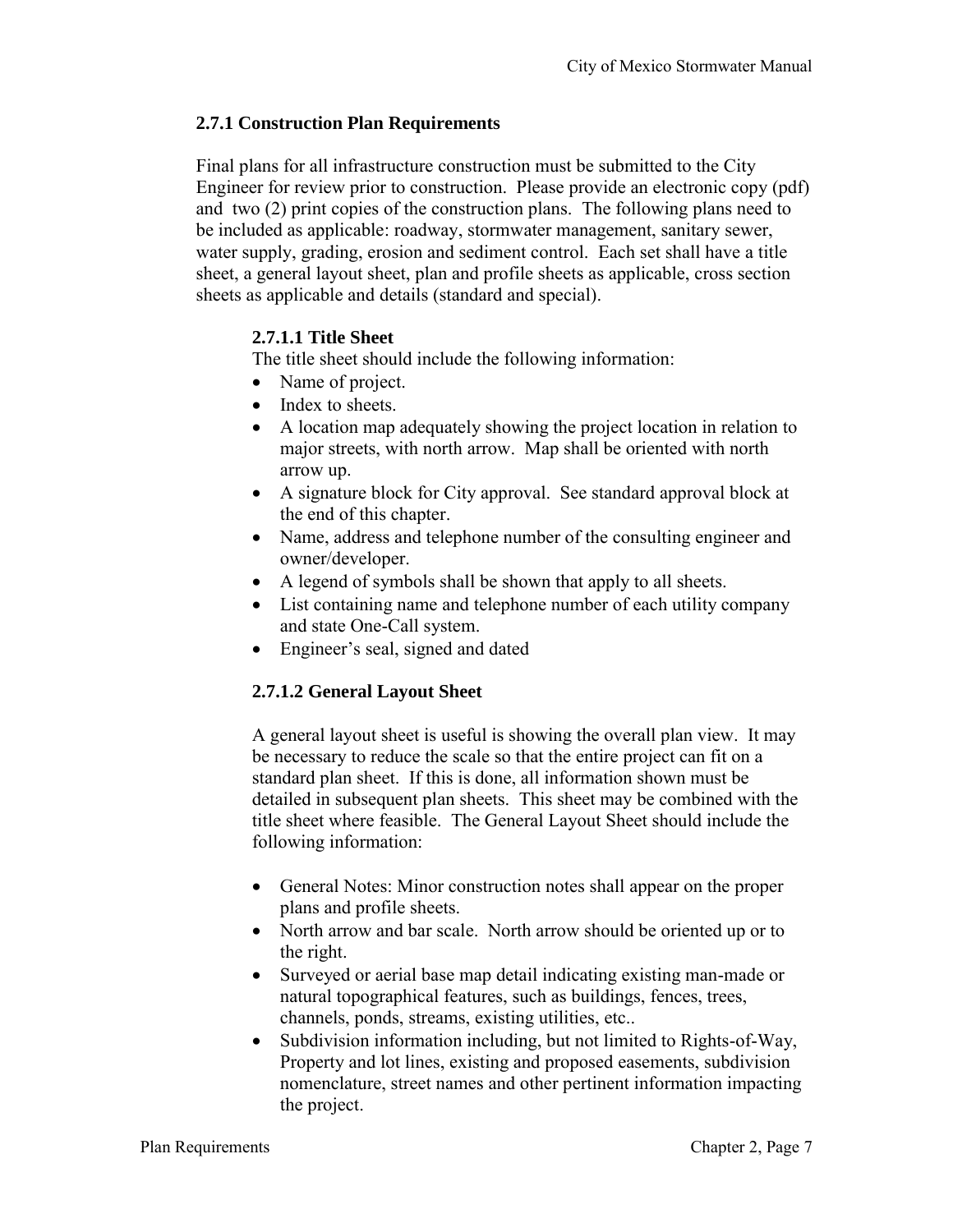- Identification and location of all existing and proposed drainage features.
- Elevation and location of all applicable benchmarks indicating the datum. A minimum of two (2) benchmarks are required for each project.
- Survey control line or base line with adequate ties to land survey or property lines.
- Locations of any test borings if taken.
- Existing and finish grade contours at intervals of 2.0 feet or less in elevation; or equivalent detail indicating existing and finish grades and slopes.
- The lowest elevation for the top of foundation for each lot. This elevation typically respresents the elevation of the top of the foundation however, in cases where a full basement or crawlspace is constructed the elevation will represent the lowest opening through the foundation into the basement or crawlspace. This elevation will need to be high enough to protect the structure from flooding.
- Addresses of homes abutting the projects, and current homeowner names associated with properties impacted by the project.
- Revisions noted.

## **2.7.1.3 Plan and Profile Sheets**

Plan and profile sheets should be provided for proposed streets, sanitary sewers, waterlines, and stormwater conveyance facilities. It is preferred that the plan view be above and directly correlated to the profile view. Plan and profile sheet should contain the following information:

- North arrow and bar scale.
- Stationing ascending from the left side of the page to the right side.
- Elevations of gravity flow systems (ie. sanitary or storm sewers) should ascend from the left side of the page to the right side (lowest elevations furthest left for each segment).
- Existing man-made and natural topographic features, such as buildings, fences, trees, channels, ponds, streams, all existing and proposed utilities, etc..
- Identification and location of each storm drainage segment and existing utilities affecting construction.
- Length, size, type and slope of each line or channel segment.
- Right-of-Way, property, easement lines and street names.
- The 100 year (1% annual chance) floodplain.
- Applicable stream buffers.
- Location of test borings representing depth of drilled hole and refusal elevation if applicable.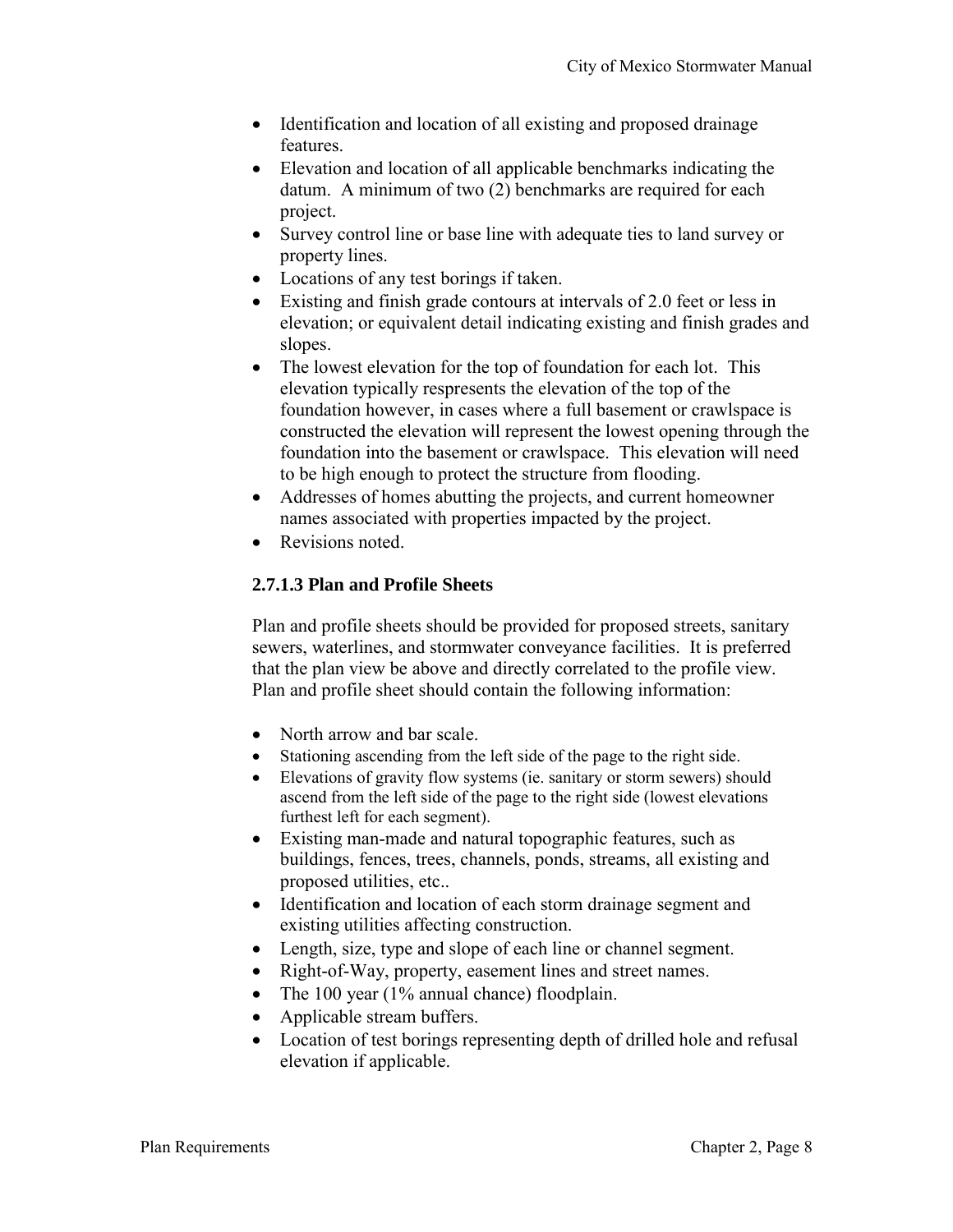- Invert elevations in and out and top elevations of each structure shall be shown. At least two elevations shall be shown for inlet tops matching sloped grades.
- Each utility line crossing the alignment shall be properly located and identified as to type, size and material. This information shall be to the best information available and provided through records, field prospecting and/or excavation.
- All stations (maximum of 400' between structures) of manholes, junction boxes, inlets and other significant structures.
- The profile shall show existing grade above the centerline as a dashed line, proposed finish grades or established street grades by solid lines. Each line shall be properly identified. The proposed sewer shall be shown as solid lines properly showing the inside top and bottom of pipe.
- The overflow path of the 100 year storm event.
- All structures shall be shown and labeled with appropriate drawing references.
- Revisions noted.

## **2.7.1.4 Cross-Section Sheets**

Cross-sections shall be drawn for all streets and open channels. Sections shall be drawn at all structures, intersecting drainage systems, grade breaks and change in section. Additional sections may be required by City to adequately convey design. Cross-sections shall also provide for overflow drainage paths that are designated to convey overland flows in excess of underground system capacity. The following shall be indicated on each section:

- Existing and proposed grades.
- Elevation of proposed flow-lines.
- Cut and fill end areas if required for bid quantities.
- Grading limits.

# **2.7.1.5 Drainage Area Map and Table**

The drainage map shall have the following.

- North arrow and scale. North should be oriented up or to the right.
- Drainage area boundaries for all watersheds including sub-watersheds of analysis including pass through waters, inlet drainage areas, culvert drainage areas and other points of interest.
- Drainage system nomenclature matching that on the "designed" systems shown in the plans.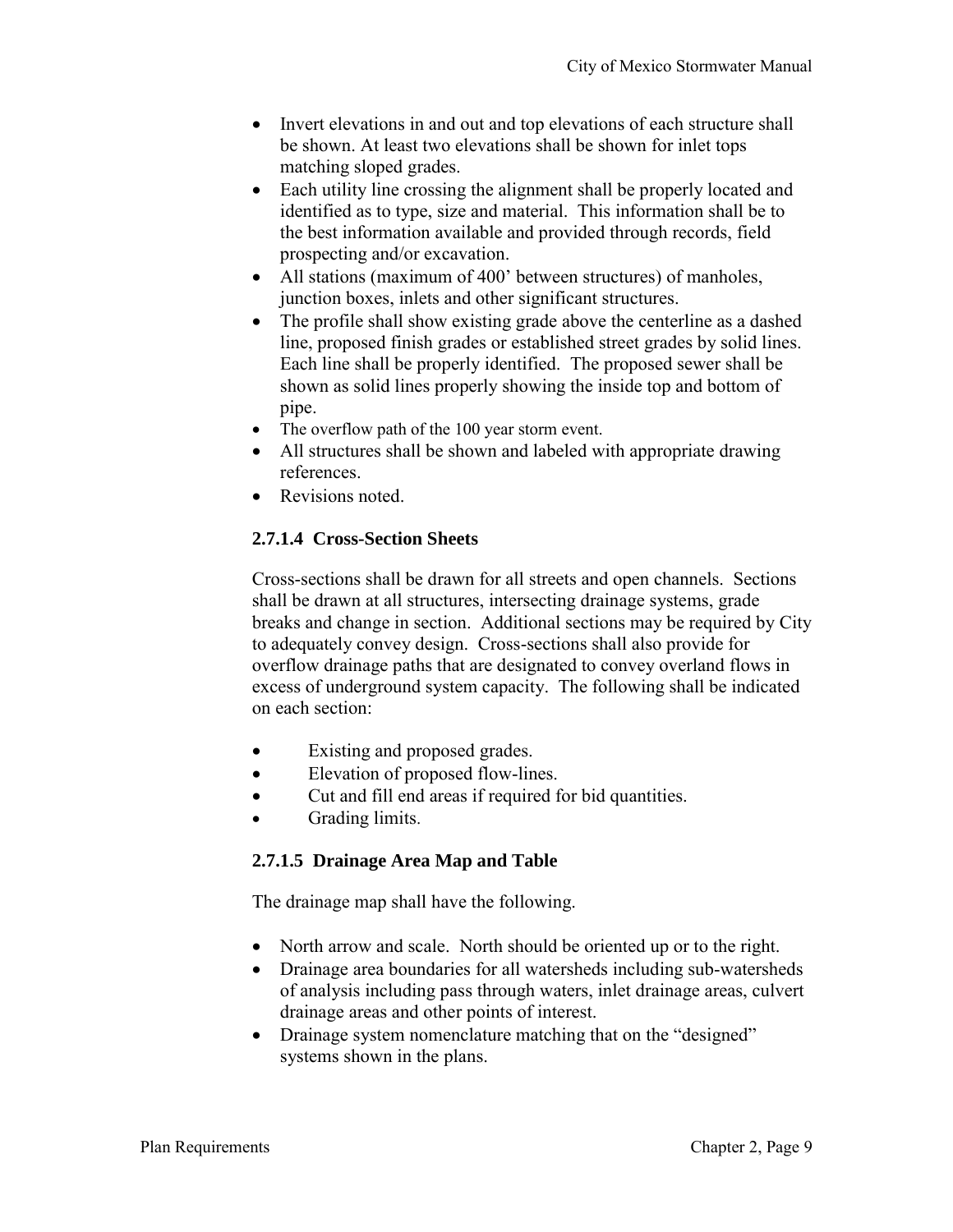The drainage area map shall be supported by a drainage table tabulating the physical properties of the drainage sub-basins, as well as the hydrologic and hydraulic properties of the design. This may include:

- Incremental drainage area
- Runoff coefficient for sub-basin
- Existing and future ground cover
- Receiving structure (ie. "Inlet A-1", "Culvert C-2", Flume #1)
- Watershed slope
- Time of Concentration
- Design storm return frequency
- Rainfall intensity

### **2.7.1.6 Standard and Special Detail Sheets**

Detail sheets shall be included to show all details of appurtenances, materials and construction. Details shall conform to the requirements of the City and are to be drawn clearly and neatly with proper identifications, dimensions materials and other information necessary to guide desired construction. City standard structures are assumed where applicable.

## **2.7.1.7 Traffic Control Plans**

Traffic control plans shall conform to design and principals contained the most recent copy of Manual of Uniform Traffic Control Devices (MUTCD).

### **2.7.1.8 Erosion and Sediment Control/Grading Site Plan(s):**

Erosion and sediment control and grading plan sheets should contain the following information:

- General Information Include information such as title block, scale, and legend on the site plan.
- Location Map Include a small map locating the site and adjacent watersheds in the surrounding area. Include any landmarks which might assist in locating the site.
- North arrow and Scale.
- Limits of Clearing and Grading Show areas that are to be cleared and graded.
- Identification of any Environmentally Sensitive Features Show and identify sinkholes, losing streams, springs, caves, or any other significant sensitive site features.
- Existing Contours Show existing contours of the site.
- Existing Vegetation Show existing tree lines, grassed areas, or unique vegetation and any protection of these assets.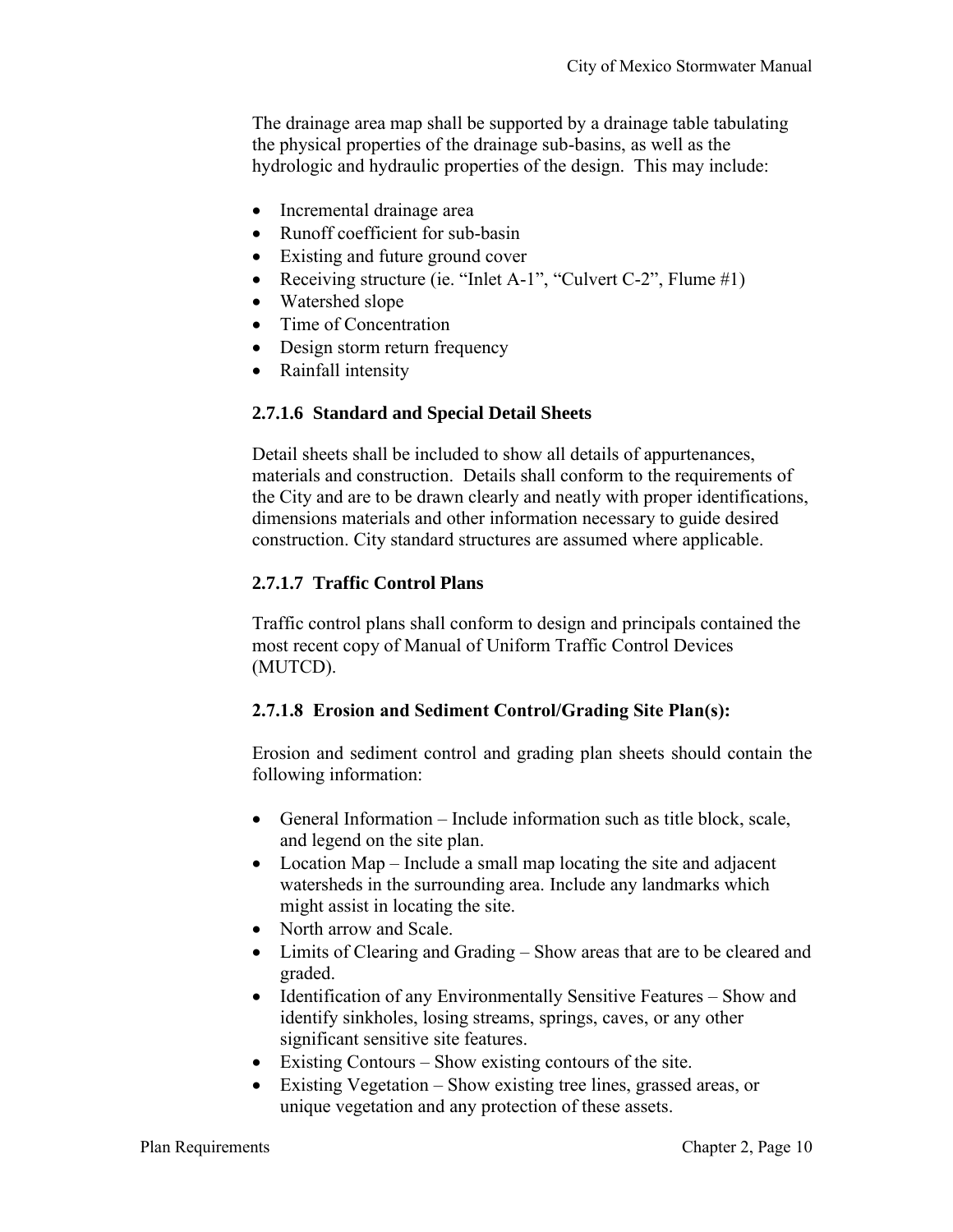- Stream Buffers Show buffer areas to be preserved or enhanced.
- Existing Drainage Patterns Show the dividing lines and the direction of flow for different drainage areas. Include the acreage of each drainage area.
- Critical Areas Indicate all steep slopes, channels, wetlands, underground springs, and environmentally sensitive areas.
- Proposed Contours Show the proposed contours of the site.
- $\bullet$  Site Development Show all improvements such as buildings, parking lots, access roads, and utility construction.
- Location of Best Management Practices (BMPs) Show the locations and types of erosion and sediment controls and stormwater management practices used on the site.
- Location of Topsoil Stockpile Indicate the location of all soil stockpiles on the site.
- Detail Drawings Explain and Illustrate with detail drawings any structural practices used which are not referenced in this manual.
- Construction Access Show the access on which construction traffic will be entering and exiting the construction site.
- Staging Area Indicate the area on which the construction equipment and materials will be stored. Show any proposed construction fuel storage and refueling areas.
- Inspection and Maintenance Provide notes indicated the required frequency of inspections and maintenance of erosion and sediment control structures.

# **2.7.1.9 Stormwater Pollution Prevention Plan (Narrative):**

Stormwater Pollution Prevention Plans (SWPPPs) should contain the following information:

- Project Location Provide location and site map with site boundaries clearly indicated.
- Project Description Briefly describe the nature and purpose of the land disturbing activity and the number of acres to be disturbed.
- Topographic Map Label streams and indicate direction of flow; show outfall locations.
- Phased Development Briefly describe the location, nature, and size of each phase of development. Include a list of contractors for each aspect or phase of construction.
- Project Schedule/Dates List starting dates of initial land disturbing activities and the expected date of completion of final stabilization for each phase.
- Existing Site Conditions Describe the existing topography, vegetation, and drainage. Require the preservation of vegetation where practical.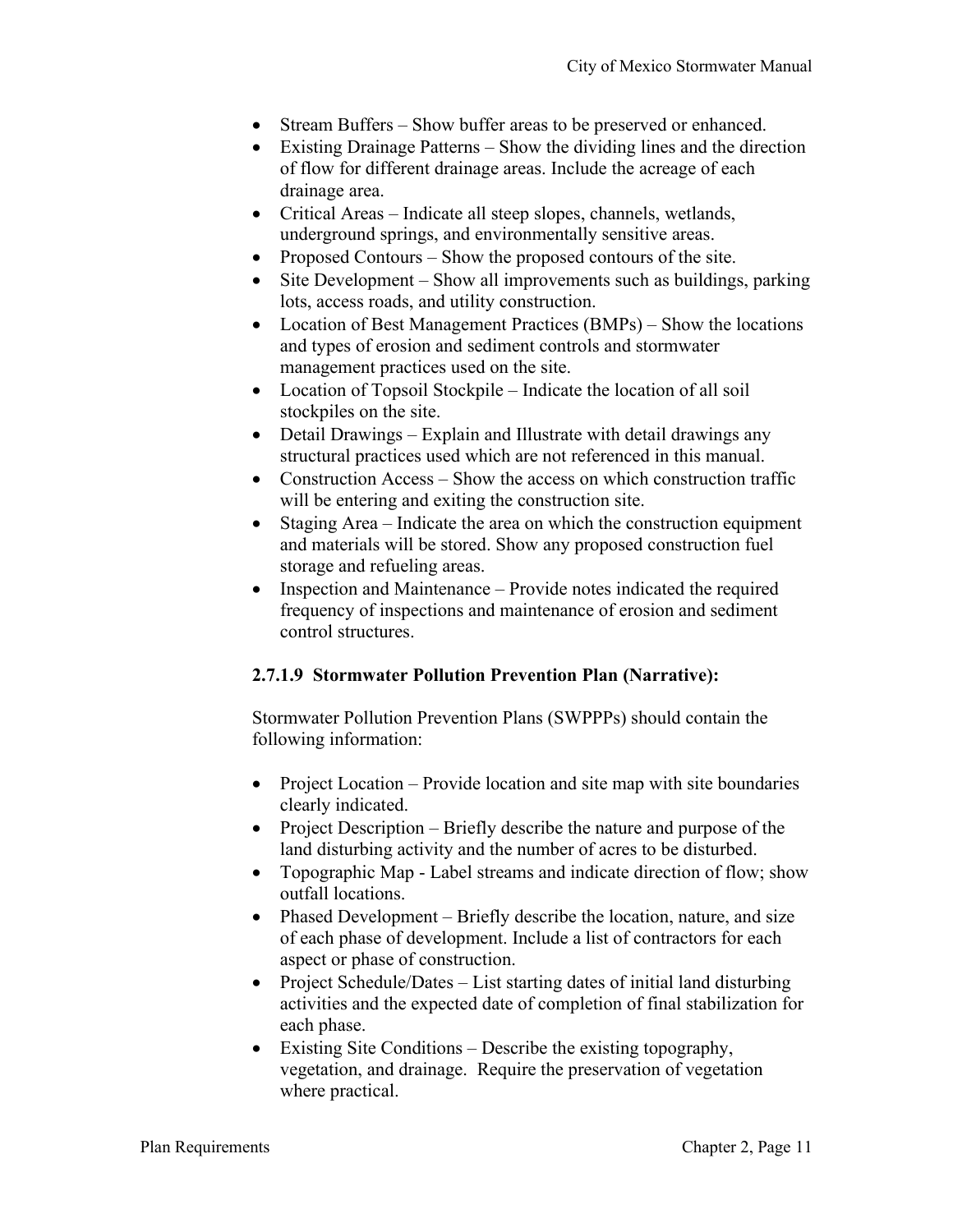- Soils Briefly describe the soils on the site giving such information as soil name, mapping unit, erodibility, permeability, depth, texture, and soil structure.
- Critical Areas Describe the areas on the development site that have potentially serious erosion problems such as steep slopes, channels, underground spring, wetlands, and environmentally or ecologically sensitive areas.
- Temporary Erosion and Sediment Control Measures Describe the methods that will be used to control erosion and sedimentation on the site. Provide a physical description of the BMP, site and physical conditions that must be met for the effective use of the BMP, BMP installation/construction procedures including typical drawings were applicable, operation and maintenance procedures for the BMP, where the BMP is to be located (in relation to site features), when the BMP should be installed (in relation to each phase of the land disturbance procedures to complete the project), and what site conditions must be met before removal of the BMP. This should include BMPs for the protection of adjacent roadways/storm sewers.
- Require sedimentation basins for each drainage area with 10 or more acres disturbed at one time.
- Permanent Stabilization Briefly describe and include specifications of how the development site will be stabilized after construction is completed.
- Dewatering Describe any anticipated dewatering methods, including the anticipated volume of water to be discharged and the anticipated maximum flow discharged from these activities. Indicate specific BMPs for the treatment of pumped water.
- Description of Non-Structural BMPs to be Utilized Briefly describe the selected non-structural BMPs such as tree and vegetation preservation, vegetated buffer strips, mulching, sodding, temporary/final seeding, geotextiles, soil stabilizing emlusions or tackifiers, etc.
- Stormwater Runoff Considerations Describe the strategy to control stormwater runoff. Will the development site cause an increase in peak runoff rates? Will the increase in runoff cause flooding or channel degradation downstream? How will the design prevent this?
- Calculations Show detailed calculations for the design of temporary sediment basins, diversions, channels, etc. Include calculations for preand postdevelopment runoff.
- Inspection and Maintenance Include a schedule of regular inspections and repairs of erosion and sediment control structures and forms to be used.
- Spill Prevention and Material Management Practices Provide a plan of methods to manage materials and spills during construction.
- Additional Site Management BMPs Describe site management BMPs such as solid and hazardous waste management, disposal of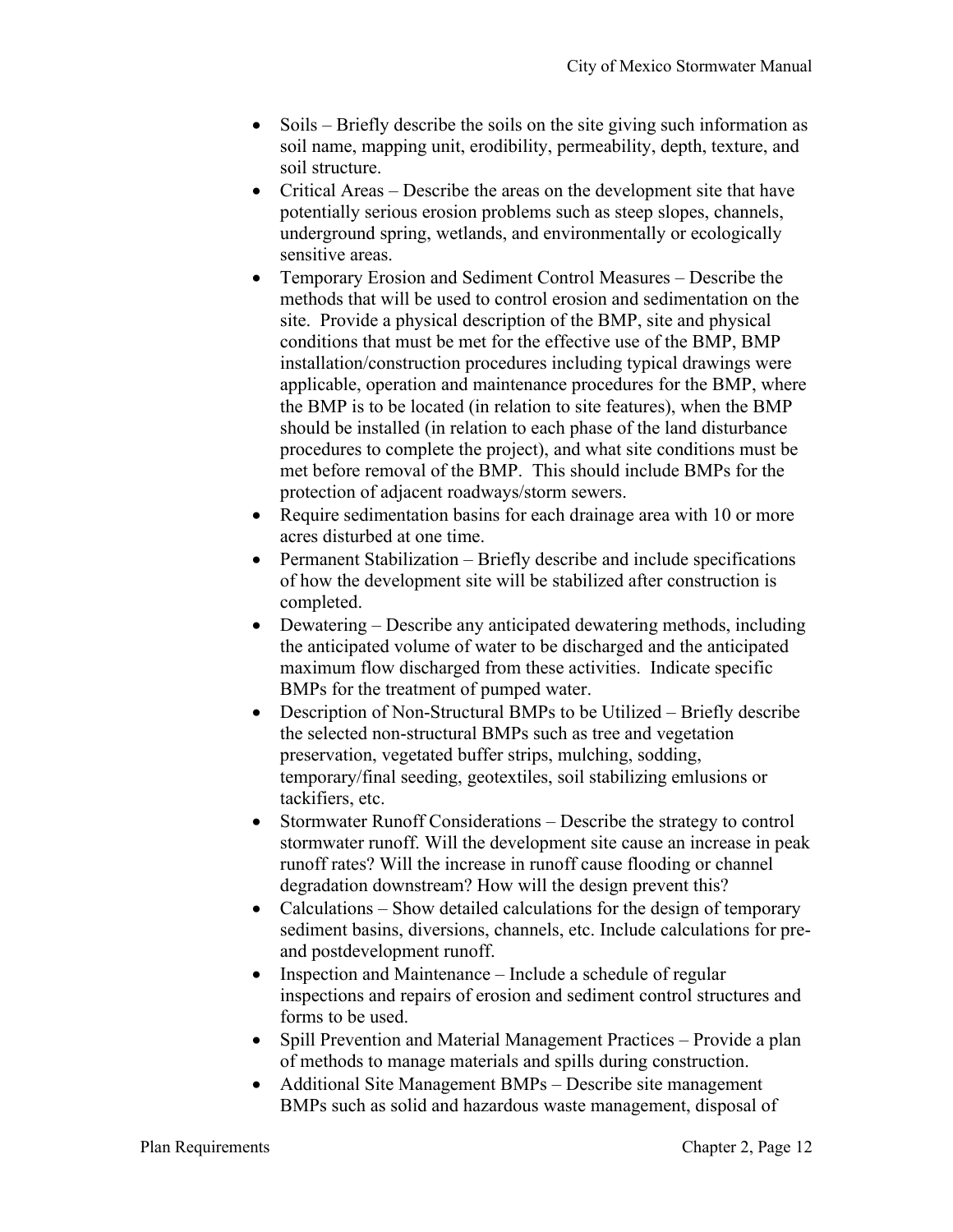sanitary sewage (portable toilets), storage of construction materials away from drainage courses and low areas, installation of containment berms and use of drip pans at petroleum product and liquid storage tanks/containers.

### **2.8 FINAL PLAT SUBMITTAL**

The Final plat may be submitted to the Public Works Department after all construction plans for the public infrastructure have been approved and all public improvements have been constructed and deemed acceptable. Alternatively, the developer may escrow the cost of construction of the public improvements. The City engineer will review the Final Plat for consistency with the approved construction plans and any field changes made thereto.

## **2.9 MODIFICATIONS TO PLANS**

Field modifications of any plan may be made by the engineer of record, however, these changes may not alter the overall direction of stormwater discharge and must not significantly alter associated calculations for sizing and location of facilities and BMPs. Changes in design will require the plans to be resubmitted.

Major changes will require a resubmittal of affected plan sheets, calculations and reports. At the Director's discretion, a complete resubmittal may be required.

# **2.10 General Plan Requirements**

When preparing submittals for review, please follow these guidelines.

### **2.10.1 Sheet Sizes**

Plans shall be submitted on 24 inch by 36 inch sheets.Each sheet shall contain a sheet number, including the individual sheet number and the total number of sheets, proper project identification and all revision dates.

### **2.10.2 Registered Professional Seals**

The registered professional (Engineer, Surveyor, Geologist, etc) should seal all plans, reports and calculations per state statute.

### **2.10.3 Scales**

Plans shall be drawn at a scale appropriate to clearly present the design and of not more than one (1) inch equals one hundred (100) feet.When necessary to provide adequate information on a general layout sheet, a smaller scale may be used.Bar Scales shall be shown on each sheet.